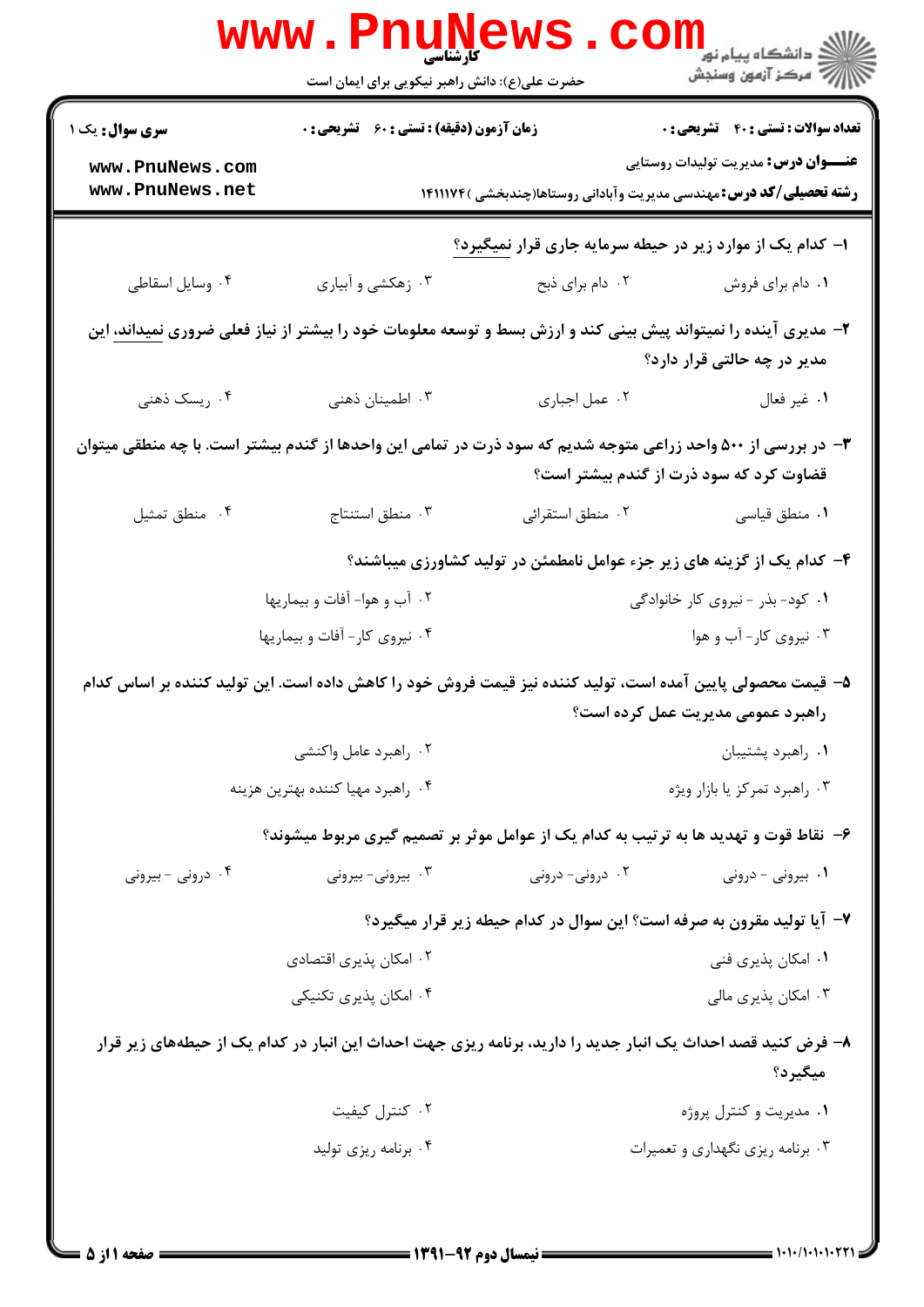|                                                                                         | <b>WWW.PNUNEWS</b><br>کارشناسہ<br>حضرت علی(ع): دانش راهبر نیکویی برای ایمان است |                                                                                                           | ر دانشڪاه پيام نور <mark>−</mark><br>ا∛ مرکز آزمون وسنڊش                                    |  |
|-----------------------------------------------------------------------------------------|---------------------------------------------------------------------------------|-----------------------------------------------------------------------------------------------------------|---------------------------------------------------------------------------------------------|--|
| <b>سری سوال : ۱ یک</b><br>www.PnuNews.com                                               | <b>زمان آزمون (دقیقه) : تستی : 60 ٪ تشریحی : 0</b>                              |                                                                                                           | <b>تعداد سوالات : تستي : 40 - تشريحي : 0</b><br><b>عنـــوان درس:</b> مدیریت تولیدات روستایی |  |
| www.PnuNews.net                                                                         |                                                                                 | <b>رشته تحصیلی/کد درس:</b> مهندسی مدیریت وآبادانی روستاها(چندبخشی )۱۴۱۱۱۷۴                                |                                                                                             |  |
|                                                                                         |                                                                                 | ۹- طراحی شغل در کدام یک از حوزه فعالیتهای مدیریت منابع انسانی قرار میگیرد؟                                |                                                                                             |  |
| ۰۴ مدیریت پاداش                                                                         | ۰۳ توسعه منابع انسانی                                                           | ٠٢ جذب منابع انسانى                                                                                       | ۰۱ سازماندهی                                                                                |  |
| ∙ا− کدام یک از گزینه های زیر جزء وظایف و مسئولیتهای اختصاصی مدیریت منابع انسانی میباشد؟ |                                                                                 |                                                                                                           |                                                                                             |  |
|                                                                                         | ۰۲ سازماندهی                                                                    |                                                                                                           | ۰۱ برنامه ریزی                                                                              |  |
|                                                                                         | ۰۴ طراحی سیستم حقوق و دستمزد                                                    |                                                                                                           | ۰۳ نظارت و کنترل                                                                            |  |
|                                                                                         |                                                                                 | 1۱– در کدام یک از مراحل زیر پایه های مدیریت جامع کیفیت ریخته و روشهای ارتقا مستمر کیفیت آموزش داده میشود؟ |                                                                                             |  |
| ۰۴ اجرا                                                                                 | ۰۳ برنامه ریزی تفضیلی                                                           | ۰۲ کسب دانش و مهارت                                                                                       | ۱. آگاهی                                                                                    |  |
| ۱۲- کدام یک از موارد زیر از خصوصیات بهره برداری جنگل به صورت سنتی میباشد؟               |                                                                                 |                                                                                                           |                                                                                             |  |
|                                                                                         |                                                                                 |                                                                                                           | ۰۱ کلیه درختان جنگلی از نوع مرغوب محسوب میشوند                                              |  |
|                                                                                         |                                                                                 |                                                                                                           | ۰۲ کلیه قسمتهای درخت مورد استفاده قرار میگیرد                                               |  |
|                                                                                         |                                                                                 | ۰۳ مقطوعات چوبی به قطعات چوبی کوچکتر تقسیم میشوند                                                         |                                                                                             |  |
|                                                                                         |                                                                                 | ۰۴ در مورد هر گونه درخت مورد مصرف خاصی پیش بینی شده است.                                                  |                                                                                             |  |
|                                                                                         |                                                                                 | ۱۳– کدام یک از خصوصیات زیر مربوط به دیدگاه فن محور میباشد؟                                                |                                                                                             |  |
|                                                                                         | ۰۲ دولت نقش سیاستگذار و هدایتگر                                                 |                                                                                                           | ٠١ برنامه ريزي با توجه به نياز جنگل نشينان                                                  |  |
|                                                                                         | ۰۴ برنامه ریزی متمرکز                                                           |                                                                                                           | ۰۳ برپایه مشارکت مردم و ساکنان محلی                                                         |  |
|                                                                                         |                                                                                 | ۱۴- درجه و میزان نیل به اهداف از پیش تعیین شده را چه می نامند؟                                            |                                                                                             |  |
| ۰۴ پیش نگری                                                                             | ۰۳ بهره وري                                                                     | ۰۲ اثر بخشی                                                                                               | ۰۱ کارایی                                                                                   |  |
|                                                                                         |                                                                                 | ۱۵– کدام یک از کالاهای واسطه زیر، کالای واسطه خالص نامیده میشود؟                                          |                                                                                             |  |
| ۰۴ بذر                                                                                  | ۰۳ سوخت                                                                         | ۰۲ سموم                                                                                                   | ۰۱ کود شیمیایی                                                                              |  |
|                                                                                         |                                                                                 | ۱۶– نسبت افزایش در ستانده در اثر افزایش نهایی یک واحد نهاده چه نامیده میشود؟                              |                                                                                             |  |
| ۰۴ بهره وري نهايي                                                                       | ۰۳ بهره وري فيزيكي                                                              | ۰۲ بهره وری متوسط                                                                                         | ۰۱ بهره وری جزئی                                                                            |  |
|                                                                                         |                                                                                 | ۱۷- کدام یک از عوامل موثر بر بهره وری در زیر گروه عوامل خارجی میباشد؟                                     |                                                                                             |  |
| ۰۴ تجهيزات                                                                              | ۰۳ شیوه های مدیریت                                                              | ۰۲ سیستم های تولید                                                                                        | ٠١. منابع طبيعي                                                                             |  |
|                                                                                         |                                                                                 |                                                                                                           |                                                                                             |  |
|                                                                                         |                                                                                 |                                                                                                           |                                                                                             |  |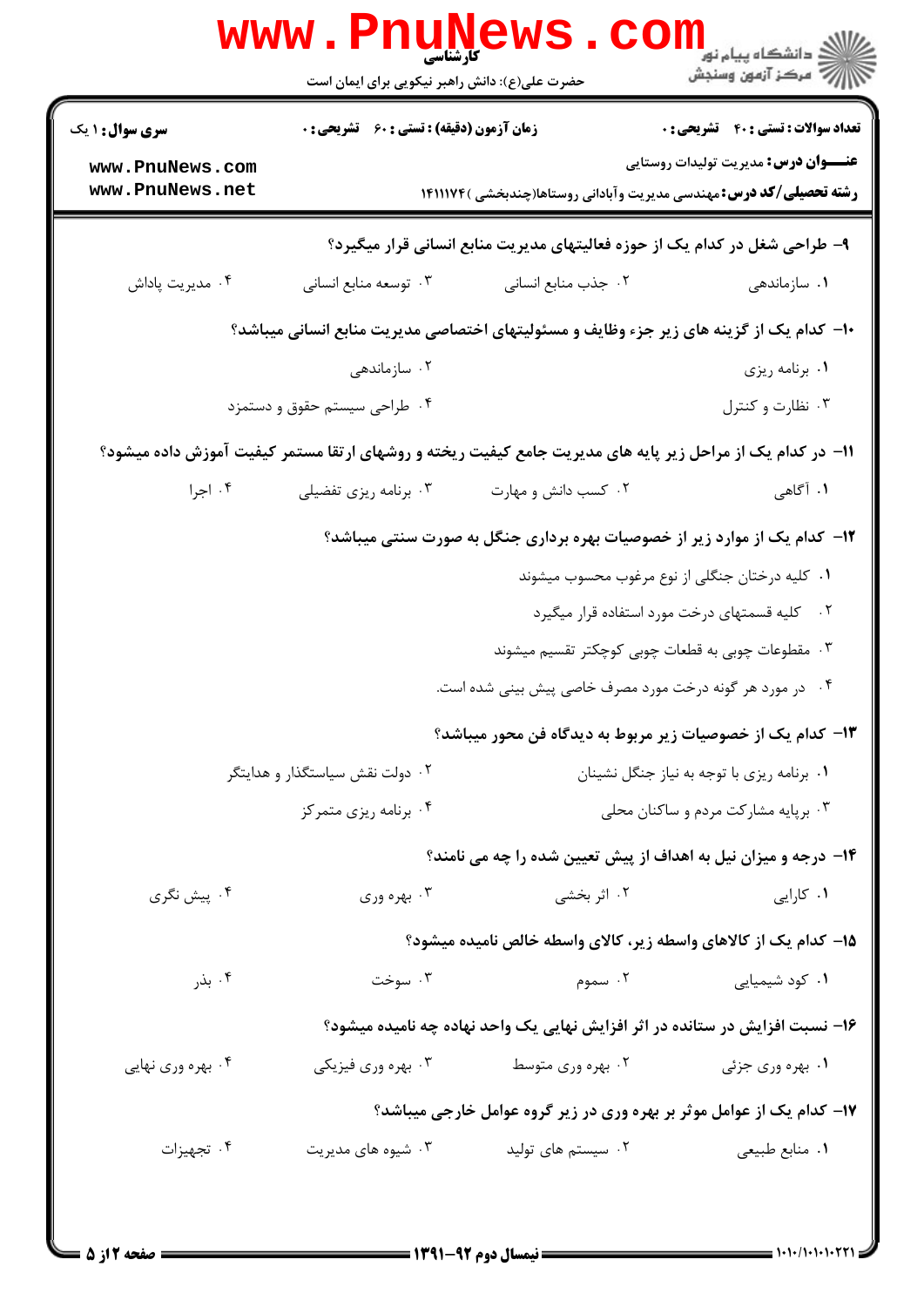|                                    |                                            |                                                                                                          | <b>تعداد سوالات : تستي : 40 - تشريحي : 0</b>   |
|------------------------------------|--------------------------------------------|----------------------------------------------------------------------------------------------------------|------------------------------------------------|
| <b>سری سوال : ۱ یک</b>             | زمان آزمون (دقیقه) : تستی : ۶۰٪ تشریحی : ۰ |                                                                                                          | <b>عنـــوان درس:</b> مدیریت تولیدات روستایی    |
| www.PnuNews.com<br>www.PnuNews.net |                                            | <b>رشته تحصیلی/کد درس:</b> مهندسی مدیریت وآبادانی روستاها(چندبخشی )۱۴۱۱۱۷۴                               |                                                |
|                                    |                                            | ۱۸– کدام یک از گزینه های زیر جزء عوامل داخلی موثر نرم بهره وری محسوب میشوند؟                             |                                                |
| ۰۴ موسسات عمومی                    | ۰۳ زیر ساختها                              | ۰۲ تجهیزات و ماشینها                                                                                     | ۰۱ سیستمهای تولیدی                             |
|                                    |                                            | ۱۹- کدام یک از گزینه های زیر باید در مقیاس عملکرد موثر، مد نظر قرار گیرد؟                                |                                                |
|                                    | ۰۲ ارزش افزوده اقتصادی                     |                                                                                                          | ۰۱ افزایش کارایی                               |
|                                    | ۰۴ تمام موارد                              |                                                                                                          | ۰۳ مدیریت جامع کیفیت                           |
|                                    |                                            | ۲۰- کدامیک از گزینه های زیر از ویژگیهای اطلاعات مناسب نمیباشد؟                                           |                                                |
| ۰۴ کمی بودن                        | ۰۳ تکرار داشتن                             | ۰۲ دقیق بودن                                                                                             | ٠١. به موقع بودن                               |
|                                    |                                            | <b>۲۱</b> – کدام یک از گزینه های زیر در تمامی نوآوریها وجود دارد؟                                        |                                                |
| ۰۴ جنبه سازگاری                    | ۰۳ مزیت نسبی                               | ۰۲ بخش عینی                                                                                              | ۰۱ بخش ایده ای                                 |
|                                    |                                            | ۲۲- میزان درک فرد از دشواری یادگیری و به کار بردن نوآوری چه نام دارد؟                                    |                                                |
| ۰۴ مزیت نسبی                       | ۰۳ آزمون پذيري                             | ۰۲ پیچیدگی                                                                                               | ۰۱ سازگاری                                     |
|                                    |                                            | ۲۳- در کدام یک از مراحل زیر فرد نسبت به نوآوری گرایش مساعد یا نامساعد پیدا میکند؟                        |                                                |
| ۰۴ مرحله همنوایی                   | ۰۳ مرحله تصمیم                             | ۰۲ مرحله ترغيب                                                                                           | ۰۱ مرحله دانش                                  |
|                                    |                                            | <b>۳۴</b> – کدام یک از گزینه های زیر فرضیه اساسی زیر بنای رهیافت آموزش و دیدار میباشد؟                   |                                                |
|                                    |                                            | ٠١ راه افزايش بهره وري و توليد يک محصول خاص، تجميع تمام وظايف مرتبط با آن محصول تحت يک مديريت خاص است.   |                                                |
|                                    |                                            |                                                                                                          | ۰۲ کارکنان ترویجی به طور ضعیفی آموزش دیده اند. |
|                                    |                                            | ۰۳ تکنولوژی و اطلاعات لازم مورد استفاده کشاورزان قرار نمیگیرد.                                           |                                                |
|                                    |                                            |                                                                                                          | ۰۴ فناوری مناسب نیاز کشاورزان در دسترس نیست.   |
|                                    |                                            | ۲۵– در حالتی که تقاضا برای یک محصول بیشتر از عرضه باشد، استفاده از کدام دیدگاه بازاریابی مناسبتر میباشد؟ |                                                |
| ۰۴ بازاریابی اجتماعی               | ۰۳ دیدگاه فروش                             | ۰۲ دیدگاه محصول                                                                                          | ۰۱ دیدگاه تولید                                |
|                                    |                                            | ۲۶– در کدام یک از دیدگاههای بازاریابی، مدیریت باید بر کارایی تولید، توزیع و بهبود این روند توجه کند؟     |                                                |
|                                    | ۰۲ دیدگاه محصول                            |                                                                                                          | ۰۱ دیدگاه تولید                                |
|                                    | ۰۴ دیدگاه بازاریابی اجتماعی                |                                                                                                          | ۰۳ دیدگاه فروش                                 |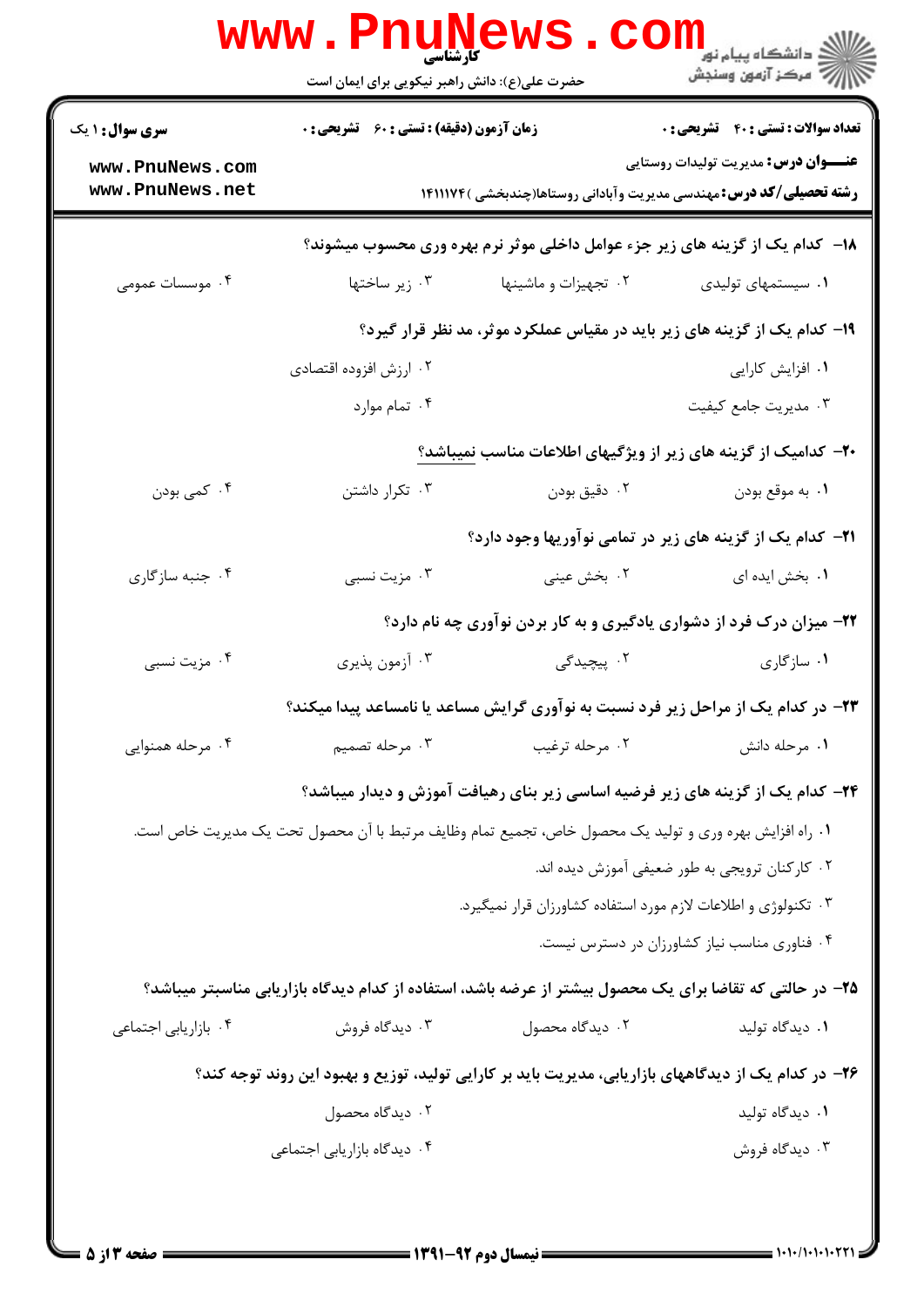|                                                                                                       | <b>www.PnuNews</b><br>حضرت علی(ع): دانش راهبر نیکویی برای ایمان است           |                                                                                                   | ڪ دانشڪاه پيا <sub>م</sub> نور<br><mark>∕</mark> 7 مرڪز آزمون وسنڊش                            |
|-------------------------------------------------------------------------------------------------------|-------------------------------------------------------------------------------|---------------------------------------------------------------------------------------------------|------------------------------------------------------------------------------------------------|
| <b>سری سوال : ۱ یک</b><br>www.PnuNews.com<br>www.PnuNews.net                                          | زمان آزمون (دقیقه) : تستی : 60 گشریحی : 0                                     | <b>رشته تحصیلی/کد درس:</b> مهندسی مدیریت وآبادانی روستاها(چندبخشی )۱۴۱۱۱۷۴                        | <b>تعداد سوالات : تستي : 40 قشريحي : 0</b><br><del>عنــــوان درس:</del> مدیریت تولیدات روستایی |
|                                                                                                       |                                                                               | ۲۷- در کدام یک از دیدگاه های بازاریابی به دلیل ریسک بالا احتمال از دست دادن دائم مشتری وجود دارد؟ |                                                                                                |
| ۰۴ بازاریابی اجتماعی                                                                                  | ۰۳ دیدگاه محصول                                                               | ۰۲ دیدگاه فروش                                                                                    | ۰۱ دیدگاه تولید                                                                                |
|                                                                                                       |                                                                               | ۲۸- در مفهوم قدیم بازاریابی، مبنای فعالیتهای شرکت چه میباشد؟                                      |                                                                                                |
|                                                                                                       | ۰۲ مصرف کننده                                                                 |                                                                                                   | ۰۱ تولید                                                                                       |
|                                                                                                       | ۰۴ سیاستهای تشویقی                                                            |                                                                                                   | ۰۳ کسب سود از طريق افزايش فروش                                                                 |
|                                                                                                       | ۲۹- در مفهوم بازاریابی جدید، وسیله بازاریابی کدام یک از گزینه های زیر میباشد؟ |                                                                                                   |                                                                                                |
| ۰۴ مصرف کننده                                                                                         | ۰۳ تولید                                                                      | ٠٢ تحقيقات بازاريابي                                                                              | ۰۱ سیاستهای تشویقی                                                                             |
|                                                                                                       |                                                                               | ۳۰– کدام یک از گزینه های زیر ، از ویژگیهای بازار قانونمند محصولات کشاورزی میباشد؟                 |                                                                                                |
|                                                                                                       | ۰۱ قیمت خدمات مختلف توسط دولت و بر پایه میزان خدمات و قیمت بازار تعیین میشود. |                                                                                                   |                                                                                                |
|                                                                                                       |                                                                               |                                                                                                   | ۰۲ محدودیتی در مورد ورود واسطه ها وجود ندارد.                                                  |
|                                                                                                       |                                                                               |                                                                                                   | ۰۳ مازاد عرضه به بازار پایین است.                                                              |
|                                                                                                       |                                                                               |                                                                                                   | ۰۴ محصولات پس از برداشت فورا به فروش میرسد                                                     |
|                                                                                                       |                                                                               | <b>۳۱</b> - ترکیب عدم حتمیت عملکردی و قیمتی، احتمال وقوع کدام نوع ریسک را افزایش میدهد؟           |                                                                                                |
|                                                                                                       | ۰۲ ريسک افراد                                                                 |                                                                                                   | ۰۱ ریسک مالی                                                                                   |
|                                                                                                       | ۰۴ ریسک قیمتی                                                                 |                                                                                                   | ۰۳ ریسک سیاستهای دولت                                                                          |
|                                                                                                       |                                                                               | ۳۲- کدام یک از گزینه های زیر در طبقه بندی ریسکهای عملیاتی قرار میگیرد؟                            |                                                                                                |
|                                                                                                       | ٠٢ عدم حتميت سياستهاى دولت                                                    |                                                                                                   | ٠١ نيروهاي فعالانه صنعت                                                                        |
|                                                                                                       | ۰۴ ریسک تجاری و مالی                                                          |                                                                                                   | ۰۳ ریسک تجاری و عدم حتمیت سیاستهای دولت                                                        |
|                                                                                                       |                                                                               | ۳۳- برای مدیریت ریسک راهبردی، کدام یک از موارد زیر پیشنهاد نمیشود؟                                |                                                                                                |
| ۰۴ بیمه                                                                                               | ۰۳ تنوع                                                                       | ۰۲ سازگاری                                                                                        | ٠١. انعطاف پذيري                                                                               |
| ۳۴– شخصی جهت مدیریت ریسک مزرعه خود اقدام به پیش فروش محصول میکند. این شخص از کدام یک از روشهای مدیریت |                                                                               |                                                                                                   | ریسک استفاده کرده است؟                                                                         |
| ۰۴ اجتناب و تقليل                                                                                     | ۰۳ انتقال و واگذاری                                                           | ۰۲ کاهش و تقلیل                                                                                   | ۰۱ پرهيز و اجتناب                                                                              |
|                                                                                                       |                                                                               |                                                                                                   |                                                                                                |